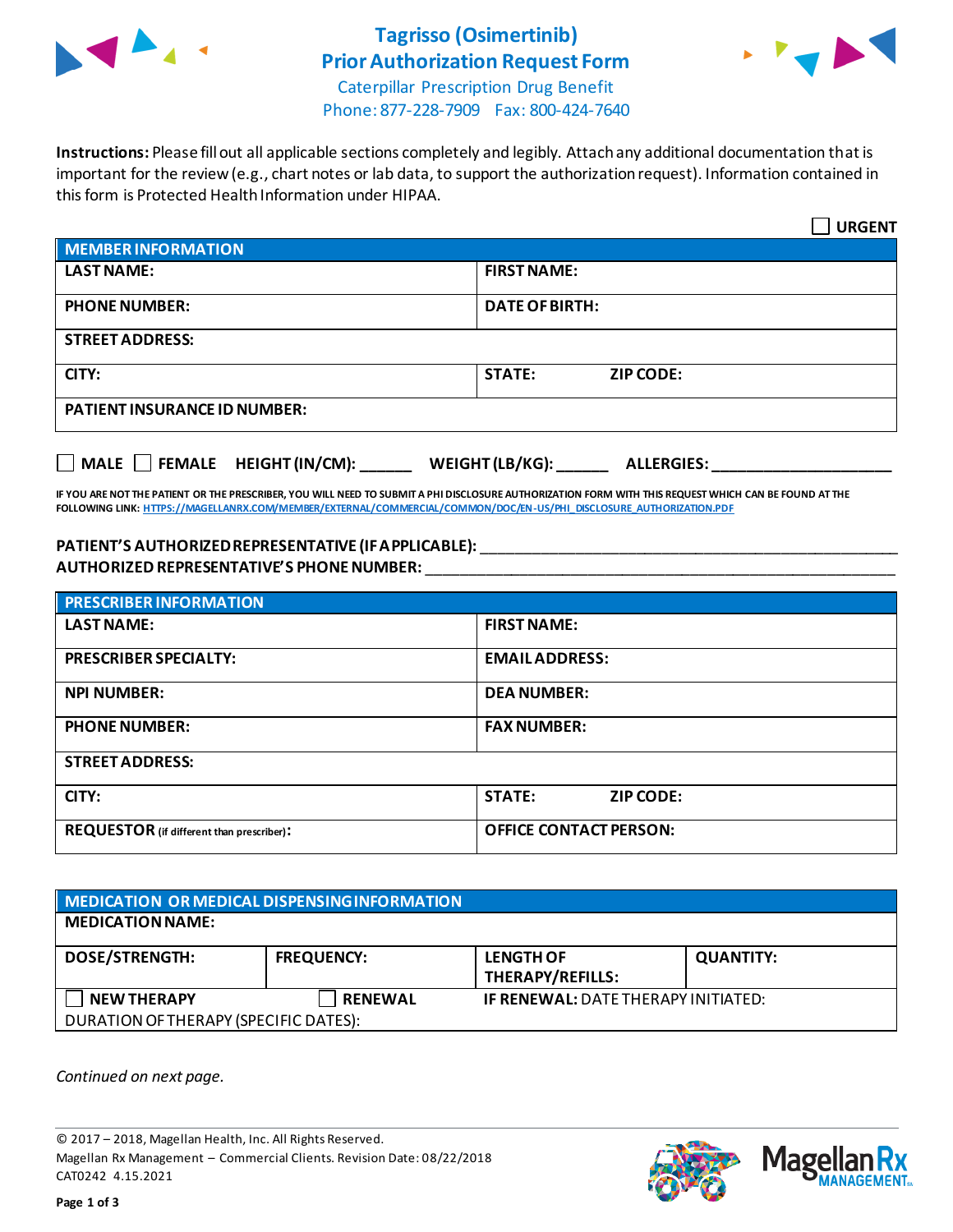

## **Tagrisso (Osimertinib) Prior Authorization Request Form**



Caterpillar Prescription Drug Benefit Phone: 877-228-7909 Fax: 800-424-7640

| <b>MEMBER'S LAST NAME:</b>                                                                                                                           |                                                                                                                                                                                                                                                                                                                              | <b>MEMBER'S FIRST NAME:</b>                                                                                      |  |  |
|------------------------------------------------------------------------------------------------------------------------------------------------------|------------------------------------------------------------------------------------------------------------------------------------------------------------------------------------------------------------------------------------------------------------------------------------------------------------------------------|------------------------------------------------------------------------------------------------------------------|--|--|
|                                                                                                                                                      | 1. HAS THE PATIENT TRIED ANY OTHER MEDICATIONS FOR THIS CONDITION?                                                                                                                                                                                                                                                           | INO<br>YES (if yes, complete below)                                                                              |  |  |
| <b>MEDICATION/THERAPY (SPECIFY</b><br>DRUG NAME AND DOSAGE):                                                                                         | <b>DURATION OF THERAPY (SPECIFY</b><br>DATES):                                                                                                                                                                                                                                                                               | <b>RESPONSE/REASON FOR</b><br><b>FAILURE/ALLERGY:</b>                                                            |  |  |
| 2. LIST DIAGNOSES:                                                                                                                                   |                                                                                                                                                                                                                                                                                                                              | ICD-10:                                                                                                          |  |  |
| □ Primary Non-small cell lung cancer (NSCLC)<br>□ Metastatic Non-small cell lung cancer (NSCLC)<br>□ Other Diagnosis_______________ICD-10 Code(s):__ |                                                                                                                                                                                                                                                                                                                              |                                                                                                                  |  |  |
| PRIOR AUTHORIZATION.                                                                                                                                 | 3. REQUIRED CLINICAL INFORMATION: PLEASE PROVIDE ALL RELEVANT CLINICAL INFORMATION TO SUPPORT A                                                                                                                                                                                                                              |                                                                                                                  |  |  |
| <b>Clinical Information:</b><br>Is drug going to be used in conjunction with a clinical trial? $\Box$ Yes $\Box$ No                                  |                                                                                                                                                                                                                                                                                                                              |                                                                                                                  |  |  |
| submit the tumor genetic analysis.                                                                                                                   | Does the patient's tumor harbor an EGFR exon 19 deletion or an exon 21 L858R mutation? □ Yes □ No Please                                                                                                                                                                                                                     |                                                                                                                  |  |  |
| For diagnosis of primary non-small cell lung cancer, answer the following:                                                                           | Is patient's tumor stage 1B, II, or IIIA? $\Box$ Yes $\Box$ No *Please submit documentation.                                                                                                                                                                                                                                 |                                                                                                                  |  |  |
|                                                                                                                                                      | Has patient undergone COMPLETE surgical resection of the primary NSCLC? $\Box$ Yes $\Box$ No                                                                                                                                                                                                                                 |                                                                                                                  |  |  |
|                                                                                                                                                      | Were all surgical margins of the resection negative for tumor? $\Box$ Yes $\Box$ No Please submit pathology report.                                                                                                                                                                                                          |                                                                                                                  |  |  |
| Has patient undergone radiation therapy? $\Box$ Yes $\Box$ No                                                                                        |                                                                                                                                                                                                                                                                                                                              |                                                                                                                  |  |  |
| Yes $\Box$ No                                                                                                                                        | Has patient received any prior anticancer treatment(s)(including any chemotherapy or any EGFR-TKI agent(s))? $\Box$                                                                                                                                                                                                          |                                                                                                                  |  |  |
| Will Tagrisso be used as first-line? $\Box$ Yes $\Box$ No                                                                                            | For diagnosis of metastatic non-small cell lung cancer, anwer the following:                                                                                                                                                                                                                                                 |                                                                                                                  |  |  |
| physician feels is important to this review?                                                                                                         |                                                                                                                                                                                                                                                                                                                              | Are there any other comments, diagnoses, symptoms, medications tried or failed, and/or any other information the |  |  |
| information is received.                                                                                                                             | Please note: Not all drugs/diagnosis are covered on all plans. This request may be denied unless all required                                                                                                                                                                                                                |                                                                                                                  |  |  |
|                                                                                                                                                      | ATTESTATION: I attest the information provided is true and accurate to the best of my knowledge. I understand that<br>the Health Plan, insurer, Medical Group or its designees may perform a routine audit and request the medical<br>information necessary to verify the accuracy of the information reported on this form. |                                                                                                                  |  |  |
|                                                                                                                                                      | Prescriber Signature or Electronic I.D. Verification: __________________________                                                                                                                                                                                                                                             | Date:                                                                                                            |  |  |
| © 2017 - 2018, Magellan Health, Inc. All Rights Reserved.<br>Magellan Rx Management - Commercial Clients. Revision Date: 08/22/2018                  |                                                                                                                                                                                                                                                                                                                              | $\mathsf{M}$ agellan Ry                                                                                          |  |  |

CAT0242 4.15.2021 **Page 2 of 3**